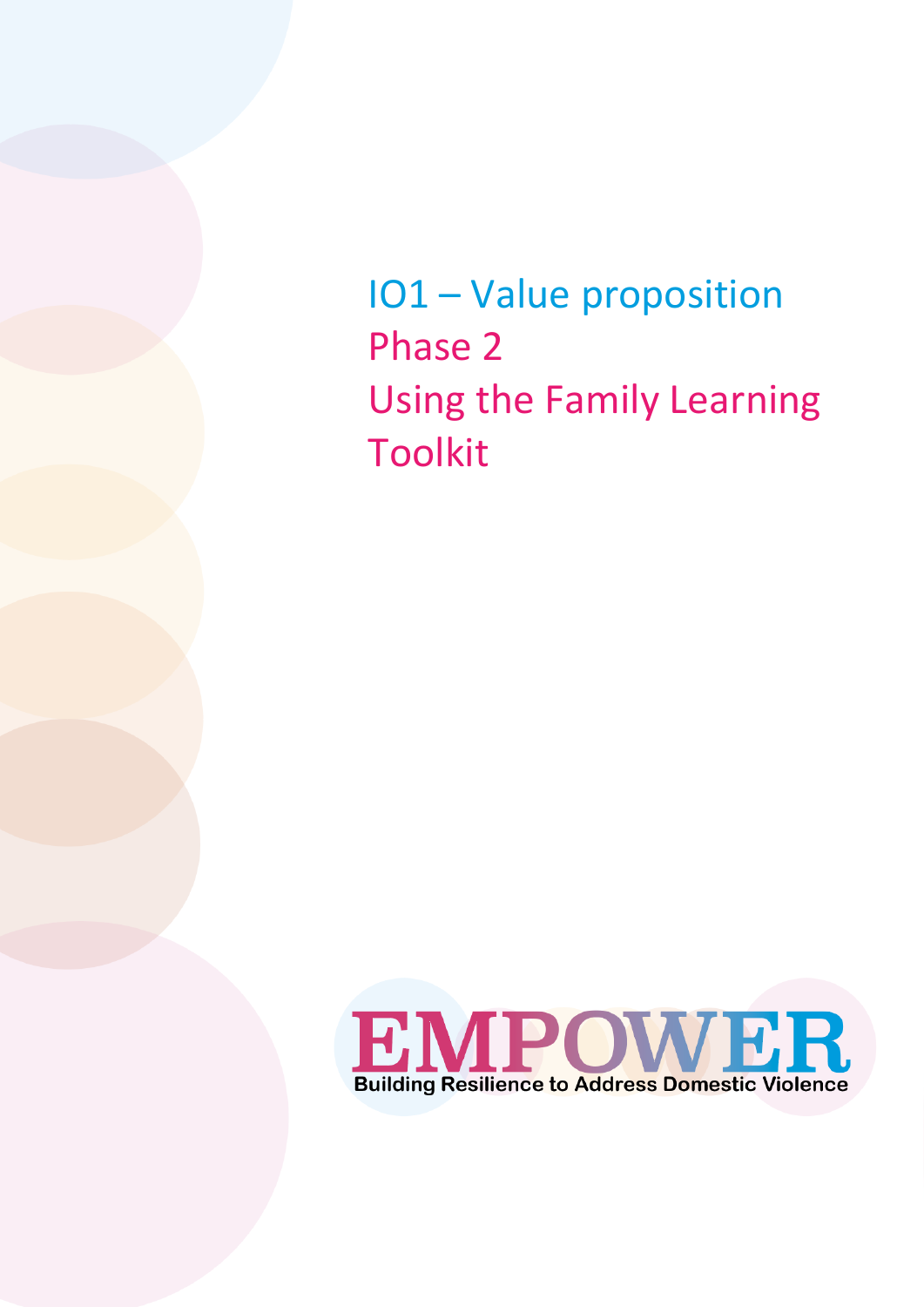



#### Introduction

The main objective of these workshops is to introduce parents to the comic strips, interactive magazines, and audio books designed for young children, teenagers, and young adults, as well as senior adult learners, and will provide practical advice and methods for using these digital tools in a family learning environment.

The pedagogy induction training program will consist of two half-day workshops, with lesson plans available online as a handbook in pdf format for printing and as a flipbook for online use.

The 2 workshops are divided into 2 parts. Part one of the first workshop talks about the introduction of toolkit tools and part two is about digital tools in a family learning environment.

The first part of the second workshop will give suggestions of practical advice in a family learning environment and the second part introduces methods to applying these digital tools in a family learning environment.

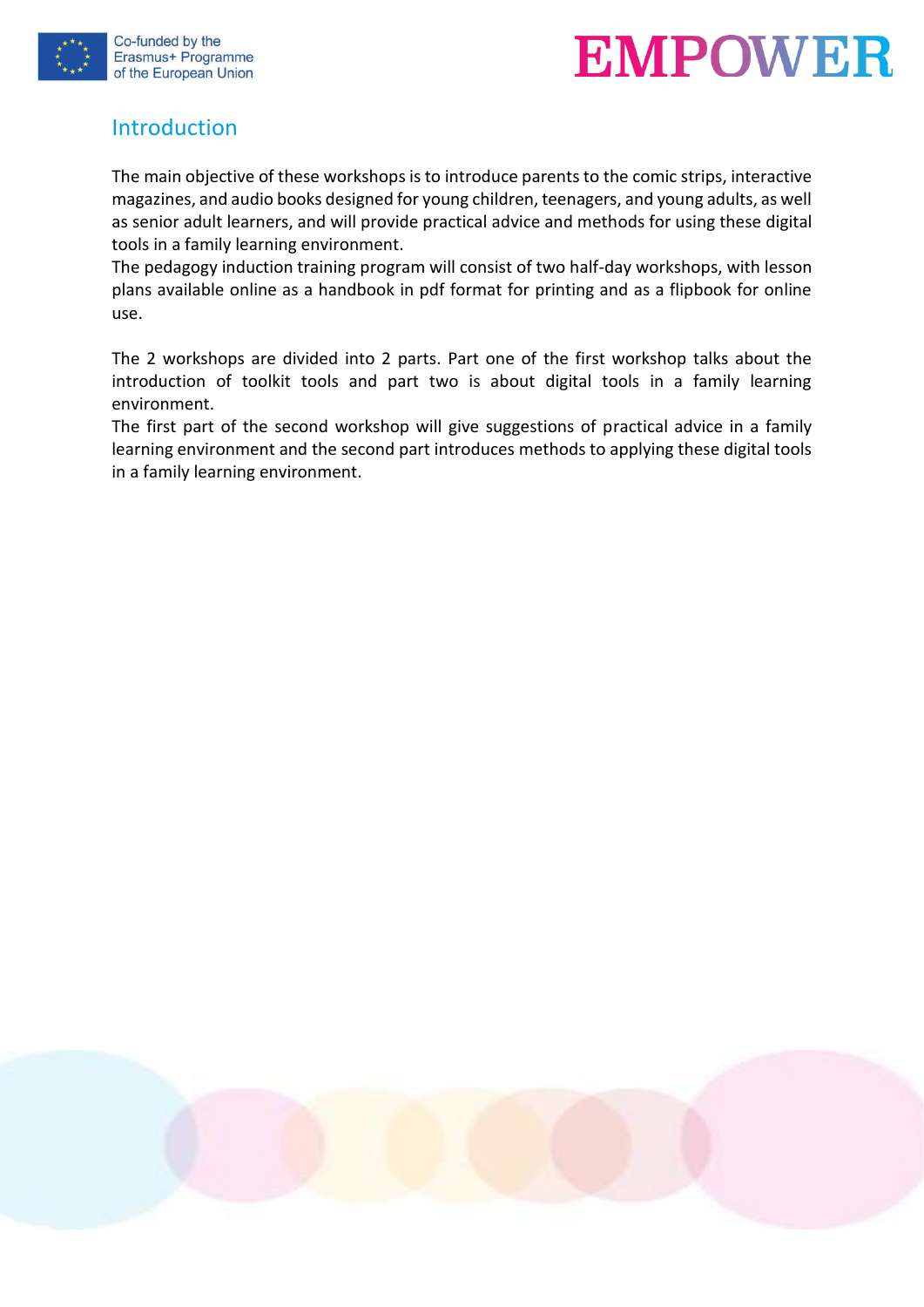



## Organisation and Structure

The structure of this tool will be introduced through 2 workshops, lesson plans, PowerPoint slides, activities, and handouts.

All partners will have the following responsibilities:

# **Description Date Responsible partners**

| Value Proposition (Phase 2) | M15 - January      | <b>RCA</b>            |  |
|-----------------------------|--------------------|-----------------------|--|
|                             |                    |                       |  |
|                             |                    |                       |  |
| Feedback                    | M16 - February     | All partners          |  |
|                             |                    |                       |  |
| <b>Translation</b>          | M17 - March        | RCA; SIC; CARDET; FHB |  |
|                             |                    |                       |  |
|                             |                    |                       |  |
| Upload materials on website | M17 - End of March | <b>CARDET</b>         |  |
|                             |                    |                       |  |
|                             |                    |                       |  |
| Piloting                    | M18 - April        | All partners          |  |
|                             |                    |                       |  |
|                             |                    |                       |  |

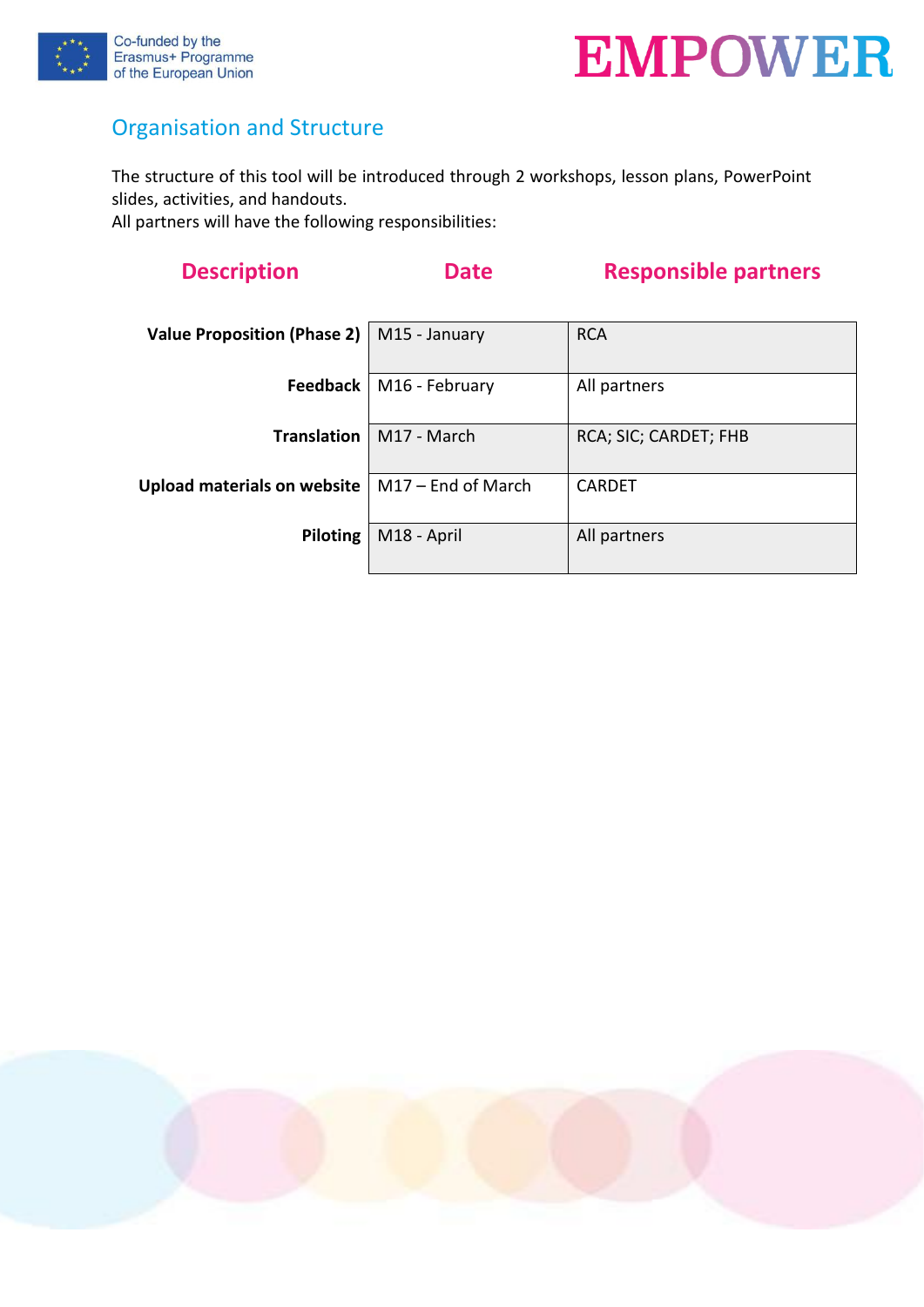



## Learning Outcomes Matrix – Phase 2: Using the Family Learning Toolkit

The learning outcomes matrix will describe the outlines of knowledge, skills, and attitudes to be achieved for each of the proposed workshops.

| <b>Knowledge</b>                                                                                        | <b>Skills</b>                                                                                         | <b>Attitudes</b>                                                                                  |
|---------------------------------------------------------------------------------------------------------|-------------------------------------------------------------------------------------------------------|---------------------------------------------------------------------------------------------------|
| Knowledge of creative<br>approaches to use to<br>engage families.                                       | Discuss about digital tools<br>knowing the appropriate<br>language to discuss these issues.           | Learn the meaning of the<br>contents of various age<br>groups.                                    |
| Knowledge that families<br>facing challenges are better<br>able to improve their family<br>involvement. | List the different digital tools for<br>the different ages.                                           | Learn about the stages of<br>development of each<br>person.                                       |
| Definition of comic strips,<br>digital magazines and audio<br>books.                                    | Describe the learning<br>opportunities for families.                                                  | Awareness about the<br>importance of learning in<br>the family.                                   |
| Knowledge of parental roles<br>in family learning.                                                      | Identify digital tools and<br>techniques to manage parental<br>role on different phases of<br>growth. | Openness to participate<br>through digital tools.                                                 |
| Knowledge of best<br>facilitation practices.                                                            | Put in practice the digital tools<br>you learned.                                                     | Appreciation of the<br>importance of parents as<br>facilitators of information<br>about violence. |